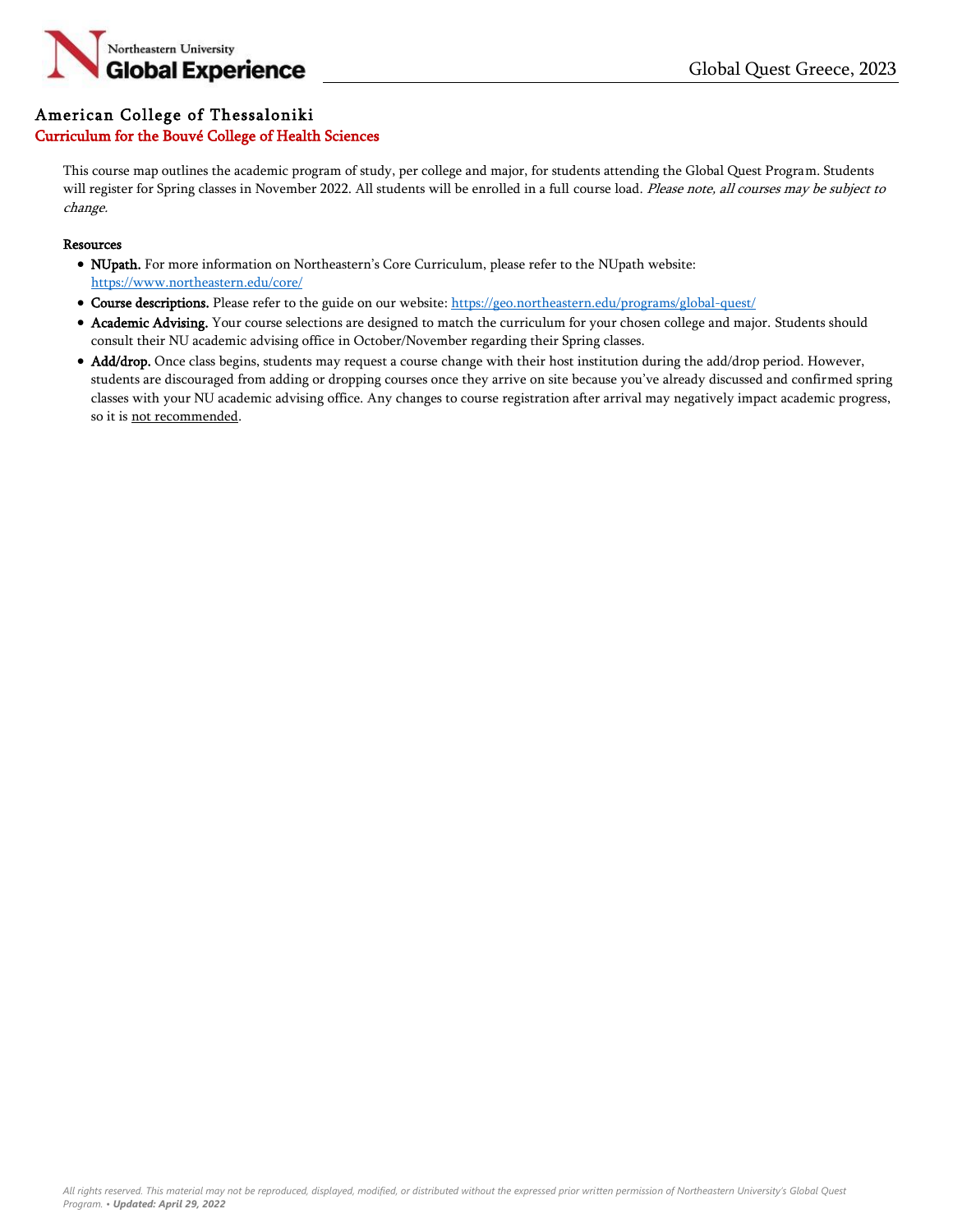

# Majors: Undeclared; Health Science and Health Science Combined Majors

| <b>CULTURE COURSE</b>                                                                                                           | <b>NU COURSE EQUIVALENTS</b>                                        | <b>NUPATH</b>            | NU<br><b>CREDITS</b> |
|---------------------------------------------------------------------------------------------------------------------------------|---------------------------------------------------------------------|--------------------------|----------------------|
| Students must choose <u>one</u> of the following courses with the Global Quest Greece Program.                                  |                                                                     |                          |                      |
| <b>Ancient Greek History</b>                                                                                                    | HIST 1270: Ancient Greece                                           | $\qquad \qquad -$        | 4                    |
| Geographies of Globalization, Culture, and Identity                                                                             | POLS 1990: Political Science Elective                               | Ξ.                       | 4                    |
| Intercultural Understanding and Communication                                                                                   | COMM 2303: Intercultural and Global Communication                   | SI, DD                   | 4                    |
| Religions of the World                                                                                                          | PHIL 1111: Introduction to World Religions                          | DD, ER                   | 4                    |
| Understanding Greek Life and Culture                                                                                            | LITR 1990: Literature Elective                                      | IC                       | 4                    |
| <b>BOUVÉ COLLEGE OF HEALTH SCIENCES</b>                                                                                         |                                                                     | <b>NUPATH</b>            | <b>NU</b>            |
| <b>REQUIRED COURSES</b>                                                                                                         | <b>NU COURSE EQUIVALENTS</b>                                        |                          | <b>CREDITS</b>       |
| Students must complete the following three courses with the Global Quest Greece Program unless they have AP/IB/transfer credit. |                                                                     |                          |                      |
| Advanced College English Skills                                                                                                 | ENGW 1111: First-Year Writing                                       | WF                       | 4                    |
| General Biology II with Lab 0                                                                                                   | BIOL 1113/1114: General Biology 2 with Lab                          | <b>ND</b>                | 5                    |
| General Chemistry for the Biological Sciences                                                                                   | CHEM 1161/1162/1163: General Chemistry for Science Majors with Lab  | <b>ND</b>                | 5                    |
| <b>REMAINING COURSES</b>                                                                                                        | <b>NU COURSE EQUIVALENTS</b>                                        | <b>NUPATH</b>            | NU<br><b>CREDITS</b> |
| If a student already has credit for required courses, they may enroll in a course alternative from the selection below.         |                                                                     |                          |                      |
| Anatomy and Physiology II 0                                                                                                     | BIOL 2219/2220: Anatomy and Physiology 2 with lab                   | $\qquad \qquad -$        | 5                    |
| Ancient Greek History*                                                                                                          | HIST 1270: Ancient Greece                                           | $- -$                    | 4                    |
| Art Appreciation - Principles of Design                                                                                         | ARTH 1001/1002: Visual Intelligence                                 | IC                       | 4                    |
| Bio Statistics I (with R)                                                                                                       | ENVR 2500/2501: Bio Statistics with Lab                             | $-$                      | 5                    |
| Biological Inquiries 0                                                                                                          | BIOL 2299: Inquiries in Cell and Molecular Biology                  | $-$                      | 4                    |
| Business/Professional Communication                                                                                             | COMM 1113: Business/Professional Speaking                           | ΕI                       | 4                    |
| Calculus I for Science and Engineering                                                                                          | MATH 1341: Calculus 1 for Science and Engineering                   | FQ                       | 4                    |
| Calculus II for Science and Engineering 0                                                                                       | MATH 1342: Calculus 2 for Science and Engineering                   | FQ                       | 4                    |
| Calculus III for Science and Engineering 0                                                                                      | MATH 2321: Calculus 3 for Science & Engineering                     | FQ                       | 4                    |
| Clinical Psychology I: Psychopathology 0                                                                                        | PSYC 3406: Abnormal Psychology                                      | $- -$                    | 4                    |
| Developmental Psychology 0                                                                                                      | PSYC 3404: Developmental Psychology                                 | $-\,-$                   | 4                    |
| Differential Equations and Linear Algebra $\Diamond$                                                                            | MATH 2341: Differential Equations and Linear Algebra                | $-\,-$                   | 4                    |
| Genetics and Molecular Biology 0                                                                                                | BIOL 2301/2302: Genetics and Molecular Biology with Lab             | ND                       | 5                    |
| Geographies of Globalization, Culture, and Identity *                                                                           | POLS 1990: Political Science Elective                               | $-$                      | 4                    |
| Intercultural Understanding and Communication <sup>*</sup>                                                                      | COMM 2303: Intercultural and Global Communication                   | SI, DD                   | 4                    |
| Introduction to International Relations                                                                                         | POLS 1160: International Relations                                  | SI                       | 4                    |
| Introduction to Marketing                                                                                                       | MKTG 2201: Introduction to Marketing                                | $-\,-$                   | 4                    |
| Introduction to Mathematical Reasoning                                                                                          | MATH 1365: Introduction to Mathematical Reasoning                   | $-$                      | 4                    |
| Microbiology 0                                                                                                                  | BIOL 2221/2222: Foundations of Microbiology                         | $-\,-$                   | 5                    |
| Organic Chem I + Lab                                                                                                            | CHEM 2311/2312: Organic Chemistry 1 + Lab                           | $-$                      | 5                    |
| Physics I for Science and Engineering with Lab                                                                                  | PHYS 1151/1152/1153: Physics for Engineering 1 with Lab and ILS     | ND, AD                   | 5                    |
| Principles of Biology                                                                                                           | $\overline{\text{BIOL}}$ 1111/BIOL 1112: General Biology 1 with Lab | ND, AD                   | 5                    |
| Principles of Microeconomics                                                                                                    | ECON 1116: Principles of Microeconomics                             | AD, SI                   | 4                    |
| Religions of the World*                                                                                                         | PHIL 1111: Introduction to World Religions                          | DD, ER                   | 4                    |
| Topics in Mythology and Religion of the Classical World                                                                         | PHIL 1990: Philosophy Elective                                      | $\overline{\phantom{a}}$ | 4                    |
| Understanding Greek Life and Culture *                                                                                          | LITR 1990: Literature Elective                                      | IC                       | 4                    |
| University Physics II for Science and Engineering 0                                                                             | PHYS 1155/1156/1157: Physics for Engineering 2 with Lab and ILS     | ND, AD                   | 5                    |
| Total credits transferred into Northeastern University                                                                          |                                                                     |                          | $18 - 20$            |

\* If selected as the culture course, students must select an alternative from the elective courses.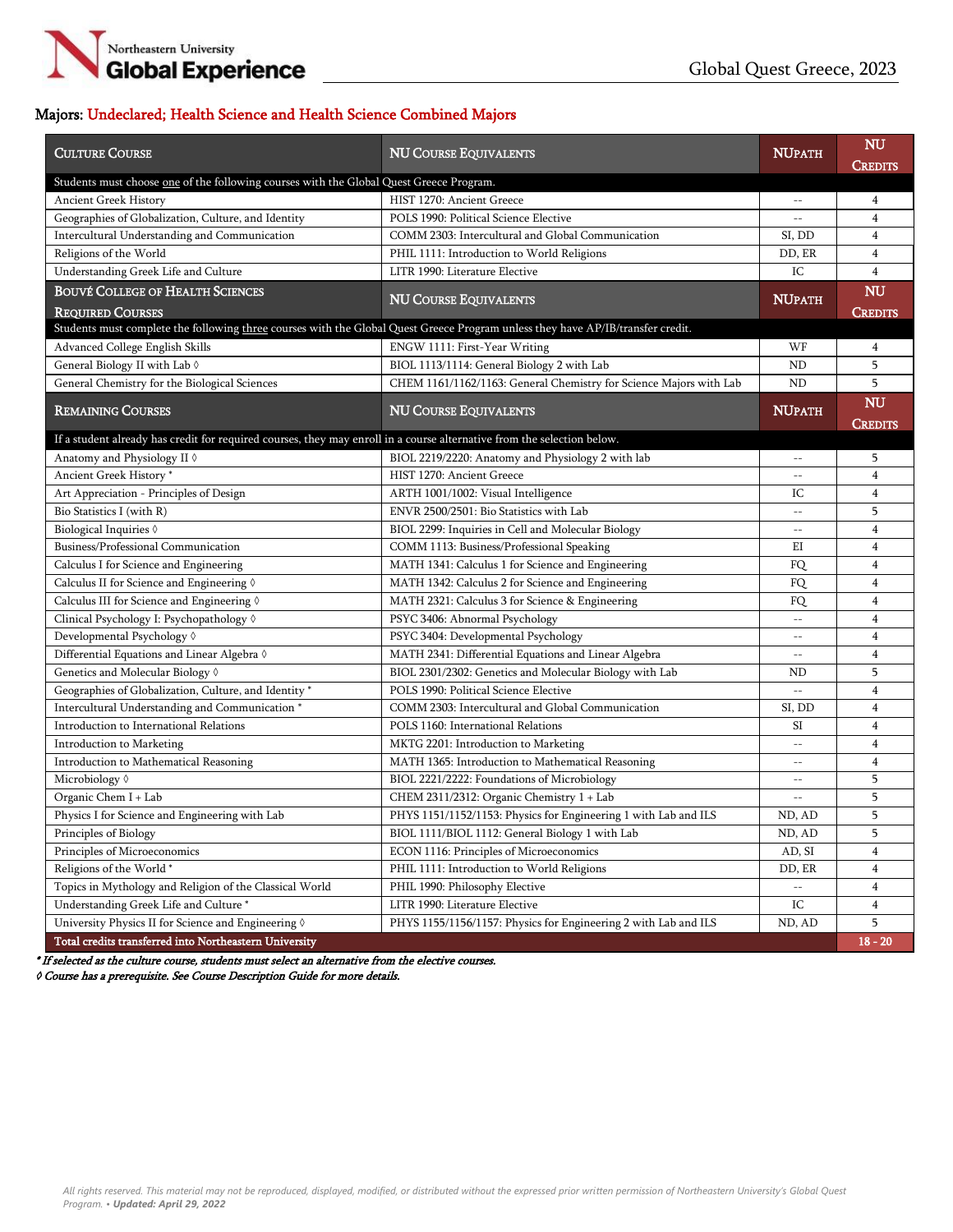

#### Majors: Nursing

| <b>CULTURE COURSE</b>                                                                                                           | <b>NU COURSE EQUIVALENTS</b>                                       | <b>NUPATH</b>            | <b>NU</b><br>Credits |
|---------------------------------------------------------------------------------------------------------------------------------|--------------------------------------------------------------------|--------------------------|----------------------|
| Students must choose one of the following courses with the Global Quest Greece Program.                                         |                                                                    |                          |                      |
| Ancient Greek History                                                                                                           | HIST 1270: Ancient Greece                                          | $-\,-$                   | $\overline{4}$       |
| Geographies of Globalization, Culture, and Identity                                                                             | POLS 1990: Political Science Elective                              | $\overline{\phantom{a}}$ | $\overline{4}$       |
| Intercultural Understanding and Communication                                                                                   | COMM 2303: Intercultural and Global Communication                  | SI, DD                   | $\overline{4}$       |
| Religions of the World                                                                                                          | PHIL 1111: Introduction to World Religions                         | DD, ER                   | $\overline{4}$       |
| Understanding Greek Life and Culture                                                                                            | LITR 1990: Literature Elective                                     | IC                       | $\overline{4}$       |
| <b>BOUVÉ COLLEGE OF HEALTH SCIENCES</b>                                                                                         |                                                                    |                          | <b>NU</b>            |
| <b>REQUIRED COURSES</b>                                                                                                         | <b>NU COURSE EQUIVALENTS</b>                                       | <b>NUPATH</b>            | <b>CREDITS</b>       |
| Students must complete the following three courses with the Global Quest Greece Program unless they have AP/IB/transfer credit. |                                                                    |                          |                      |
| Advanced College English Skills                                                                                                 | ENGW1111: First-Year Writing                                       | WF                       | $\overline{4}$       |
| Anatomy and Physiology II 0                                                                                                     | BIOL 2219/2220: Anatomy and Physiology 2 with lab                  | ND                       | 5                    |
| Microbiology                                                                                                                    | BIOL 2221/2222: Foundations of Microbiology                        | $-\,-$                   | 5                    |
|                                                                                                                                 |                                                                    |                          | <b>NU</b>            |
| <b>REMAINING COURSES</b>                                                                                                        | <b>NU COURSE EQUIVALENTS</b>                                       | <b>NUPATH</b>            | <b>CREDITS</b>       |
| If a student already has credit for required courses, they may enroll in a course alternative from the selection below.         |                                                                    |                          |                      |
| Ancient Greek History*                                                                                                          | HIST 1270: Ancient Greece                                          | $-\,-$                   | $\overline{4}$       |
| Art Appreciation - Principles of Design                                                                                         | ARTH 1001/1002: Visual Intelligence                                | IC                       | $\overline{4}$       |
| Bio Statistics I (with R)                                                                                                       | ENVR 2500/2501: Bio Statistics with Lab                            | $\equiv$ $\equiv$        | 5                    |
| Biological Inquiries 0                                                                                                          | BIOL 2299: Inquiries in Cell and Molecular Biology                 | $-\,-$                   | $\overline{4}$       |
| Business/Professional Communication                                                                                             | COMM 1113: Business/Professional Speaking                          | EI                       | $\overline{4}$       |
| Calculus I for Science and Engineering                                                                                          | MATH 1341: Calculus 1 for Science and Engineering                  | FQ                       | $\overline{4}$       |
| Calculus II for Science and Engineering 0                                                                                       | MATH 1342: Calculus 2 for Science and Engineering                  | FQ                       | $\overline{4}$       |
| Calculus III for Science and Engineering $\Diamond$                                                                             | MATH 2321: Calculus 3 for Science & Engineering                    | FQ                       | $\overline{4}$       |
| Clinical Psychology I: Psychopathology 0                                                                                        | PSYC 3406: Abnormal Psychology                                     | $\overline{\phantom{a}}$ | $\overline{4}$       |
| Developmental Psychology 0                                                                                                      | PSYC 3404: Developmental Psychology                                | $-\,-$                   | $\overline{4}$       |
| Differential Equations and Linear Algebra $\Diamond$                                                                            | MATH 2341: Differential Equations and Linear Algebra               | $-\,-$                   | $\overline{4}$       |
| General Biology II with Lab $\Diamond$                                                                                          | BIOL 1113/1114: General Biology 2 with Lab                         | ND                       | 5                    |
| General Chemistry for the Biological Sciences                                                                                   | CHEM 1161/1162/1163: General Chemistry for Science Majors with Lab | ND                       | 5                    |
| Genetics and Molecular Biology 0                                                                                                | BIOL 2301/2302: Genetics and Molecular Biology with Lab            | ND                       | 5                    |
| Geographies of Globalization, Culture, and Identity *                                                                           | POLS 1990: Political Science Elective                              | $- -$                    | $\overline{4}$       |
| Intercultural Understanding and Communication <sup>*</sup>                                                                      | COMM 2303: Intercultural and Global Communication                  | SI, DD                   | $\overline{4}$       |
| Introduction to International Relations                                                                                         | POLS 1160: International Relations                                 | SI                       | $\overline{4}$       |
| Introduction to Marketing                                                                                                       | MKTG 2201: Introduction to Marketing                               | $-\,-$                   | $\overline{4}$       |
| Introduction to Mathematical Reasoning                                                                                          | MATH 1365: Introduction to Mathematical Reasoning                  | $-\,-$                   | $\overline{4}$       |
| Organic Chem I + Lab                                                                                                            | CHEM 2311/2312: Organic Chemistry 1 + Lab                          | $- -$                    | 5                    |
| Physics I for Science and Engineering with Lab                                                                                  | PHYS 1151/1152/1153: Physics for Engineering 1 with Lab and ILS    | ND, AD                   | 5                    |
| Principles of Biology                                                                                                           | BIOL 1111/BIOL 1112: General Biology 1 with Lab                    | ND, AD                   | 5                    |
| Principles of Microeconomics                                                                                                    | ECON 1116: Principles of Microeconomics                            | AD, SI                   | $\overline{4}$       |
| Religions of the World*                                                                                                         | PHIL 1111: Introduction to World Religions                         | DD, ER                   | $\overline{4}$       |
| Topics in Mythology and Religion of the Classical World                                                                         | PHIL 1990: Philosophy Elective                                     | $-\, -$                  | $\overline{4}$       |
| Understanding Greek Life and Culture *                                                                                          | LITR 1990: Literature Elective                                     | IC                       | $\overline{4}$       |
| University Physics II for Science and Engineering $\Diamond$                                                                    | PHYS 1155/1156/1157: Physics for Engineering 2 with Lab and ILS    | ND, AD                   | 5                    |
| Total credits transferred into Northeastern University                                                                          |                                                                    |                          | $18 - 20$            |

\* If selected as the culture course, students must select an alternative from the elective courses.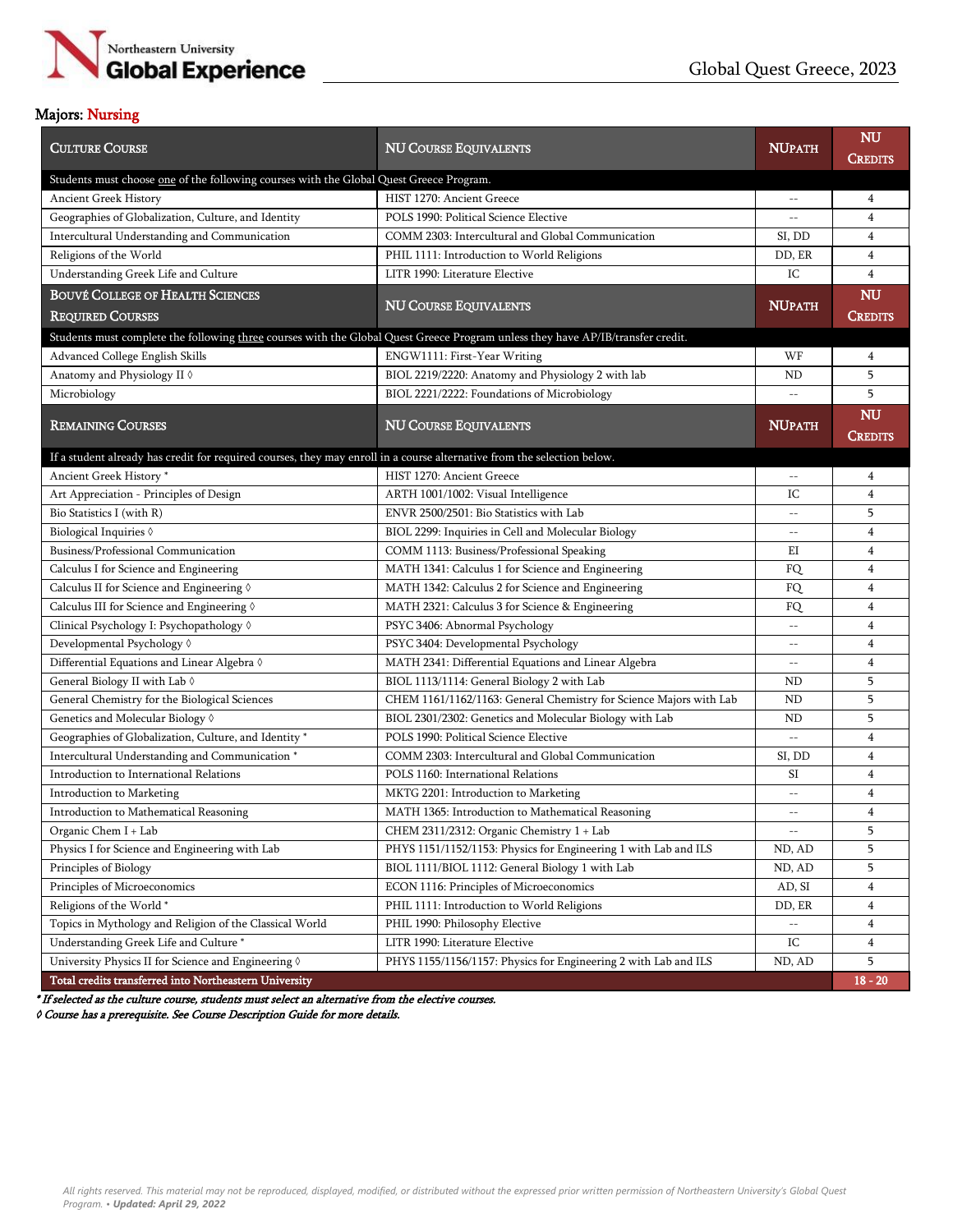

# Majors: Pharmacy Studies

| <b>CULTURE COURSE</b>                                                                                                           | <b>NU COURSE EQUIVALENTS</b>                                       | <b>NUPATH</b>                                       | <b>NU</b><br>Credits |  |  |
|---------------------------------------------------------------------------------------------------------------------------------|--------------------------------------------------------------------|-----------------------------------------------------|----------------------|--|--|
| Students must choose one of the following courses with the Global Quest Greece Program.                                         |                                                                    |                                                     |                      |  |  |
| Ancient Greek History                                                                                                           | HIST 1270: Ancient Greece                                          | $\hspace{0.05cm} -\hspace{0.05cm} -\hspace{0.05cm}$ | $\overline{4}$       |  |  |
| Geographies of Globalization, Culture, and Identity                                                                             | POLS 1990: Political Science Elective                              | $-\,-$                                              | $\overline{4}$       |  |  |
| Intercultural Understanding and Communication                                                                                   | COMM 2303: Intercultural and Global Communication                  | SI, DD                                              | $\overline{4}$       |  |  |
| Religions of the World                                                                                                          | PHIL 1111: Introduction to World Religions                         | DD, ER                                              | 4                    |  |  |
| Understanding Greek Life and Culture                                                                                            | LITR 1990: Literature Elective                                     | IC                                                  | $\overline{4}$       |  |  |
| <b>BOUVÉ COLLEGE OF HEALTH SCIENCES</b>                                                                                         |                                                                    | <b>NUPATH</b>                                       | <b>NU</b>            |  |  |
| <b>REQUIRED COURSES</b>                                                                                                         | <b>NU COURSE EQUIVALENTS</b>                                       |                                                     | <b>CREDITS</b>       |  |  |
| Students must complete the following three courses with the Global Quest Greece Program unless they have AP/IB/transfer credit. |                                                                    |                                                     |                      |  |  |
| Calculus I for Science and Engineering                                                                                          | MATH 1341: Calculus 1 for Science and Engineering                  | FQ                                                  | 4                    |  |  |
| General Biology II with Lab 0                                                                                                   | BIOL 1113/1114: General Biology 2 with Lab                         | ND                                                  | 5                    |  |  |
| General Chemistry for the Biological Sciences                                                                                   | CHEM 1161/1162/1163: General Chemistry for Science Majors with Lab | ND                                                  | 5                    |  |  |
| <b>REMAINING COURSES</b>                                                                                                        |                                                                    | <b>NUPATH</b>                                       | <b>NU</b>            |  |  |
|                                                                                                                                 | <b>NU COURSE EQUIVALENTS</b>                                       |                                                     | <b>CREDITS</b>       |  |  |
| If a student already has credit for required courses, they may enroll in a course alternative from the selection below.         |                                                                    |                                                     |                      |  |  |
| Advanced College English Skills                                                                                                 | ENGW 1111: First-Year Writing                                      | WF                                                  | 4                    |  |  |
| Anatomy and Physiology II 0                                                                                                     | BIOL 2219/2220: Anatomy and Physiology 2 with lab                  |                                                     | 5                    |  |  |
| Ancient Greek History*                                                                                                          | HIST 1270: Ancient Greece                                          |                                                     | $\overline{4}$       |  |  |
| Art Appreciation - Principles of Design                                                                                         | ARTH 1001/1002: Visual Intelligence                                | IC                                                  | $\overline{4}$       |  |  |
| Bio Statistics I (with R)                                                                                                       | ENVR 2500/2501: Bio Statistics with Lab                            | $-$                                                 | 5                    |  |  |
| Biological Inquiries 0                                                                                                          | BIOL 2299: Inquiries in Cell and Molecular Biology                 | $\sim$                                              | $\overline{4}$       |  |  |
| Business/Professional Communication                                                                                             | COMM 1113: Business/Professional Speaking                          | EI                                                  | $\overline{4}$       |  |  |
| Calculus II for Science and Engineering $\Diamond$                                                                              | MATH 1342: Calculus 2 for Science and Engineering                  | FQ                                                  | $\overline{4}$       |  |  |
| Calculus III for Science and Engineering 0                                                                                      | MATH 2321: Calculus 3 for Science & Engineering                    | FQ                                                  | $\overline{4}$       |  |  |
| Clinical Psychology I: Psychopathology 0                                                                                        | PSYC 3406: Abnormal Psychology                                     | $-\,-$                                              | $\overline{4}$       |  |  |
| Developmental Psychology 0                                                                                                      | PSYC 3404: Developmental Psychology                                |                                                     | $\overline{4}$       |  |  |
| Differential Equations and Linear Algebra $\Diamond$                                                                            | MATH 2341: Differential Equations and Linear Algebra               |                                                     | $\overline{4}$       |  |  |
| Genetics and Molecular Biology 0                                                                                                | BIOL 2301/2302: Genetics and Molecular Biology with Lab            | ND                                                  | 5                    |  |  |
| Geographies of Globalization, Culture, and Identity *                                                                           | POLS 1990: Political Science Elective                              |                                                     | $\overline{4}$       |  |  |
| Intercultural Understanding and Communication <sup>*</sup>                                                                      | COMM 2303: Intercultural and Global Communication                  | SI, DD                                              | $\overline{4}$       |  |  |
| Introduction to International Relations                                                                                         | POLS 1160: International Relations                                 | SI                                                  | $\overline{4}$       |  |  |
| Introduction to Marketing                                                                                                       | MKTG 2201: Introduction to Marketing                               | $-$                                                 | $\overline{4}$       |  |  |
| Introduction to Mathematical Reasoning                                                                                          | MATH 1365: Introduction to Mathematical Reasoning                  |                                                     | $\overline{4}$       |  |  |
| Microbiology $\Diamond$                                                                                                         | BIOL 2221/2222: Foundations of Microbiology                        | $\sim$ $\sim$                                       | 5                    |  |  |
| Organic Chem I + Lab                                                                                                            | CHEM 2311/2312: Organic Chemistry 1 + Lab                          | $-\,-$                                              | 5                    |  |  |
| Physics I for Science and Engineering with Lab                                                                                  | PHYS 1151/1152/1153: Physics for Engineering 1 with Lab and ILS    | ND, AD                                              | 5                    |  |  |
| Principles of Biology                                                                                                           | BIOL 1111/BIOL 1112: General Biology 1 with Lab                    | ND, AD                                              | 5                    |  |  |
| Principles of Microeconomics                                                                                                    | ECON 1116: Principles of Microeconomics                            | AD, SI                                              | $\overline{4}$       |  |  |
| Religions of the World*                                                                                                         | PHIL 1111: Introduction to World Religions                         | DD, ER                                              | 4                    |  |  |
| Topics in Mythology and Religion of the Classical World                                                                         | PHIL 1990: Philosophy Elective                                     | $-\,-$                                              | 4                    |  |  |
| Understanding Greek Life and Culture *                                                                                          | LITR 1990: Literature Elective                                     | IC                                                  | $\overline{4}$       |  |  |
| University Physics II for Science and Engineering $\Diamond$                                                                    | PHYS 1155/1156/1157: Physics for Engineering 2 with Lab and ILS    | ND, AD                                              | 5                    |  |  |
| Total credits transferred into Northeastern University                                                                          |                                                                    |                                                     | $18 - 20$            |  |  |

\* If selected as the culture course, students must select an alternative from the elective courses.